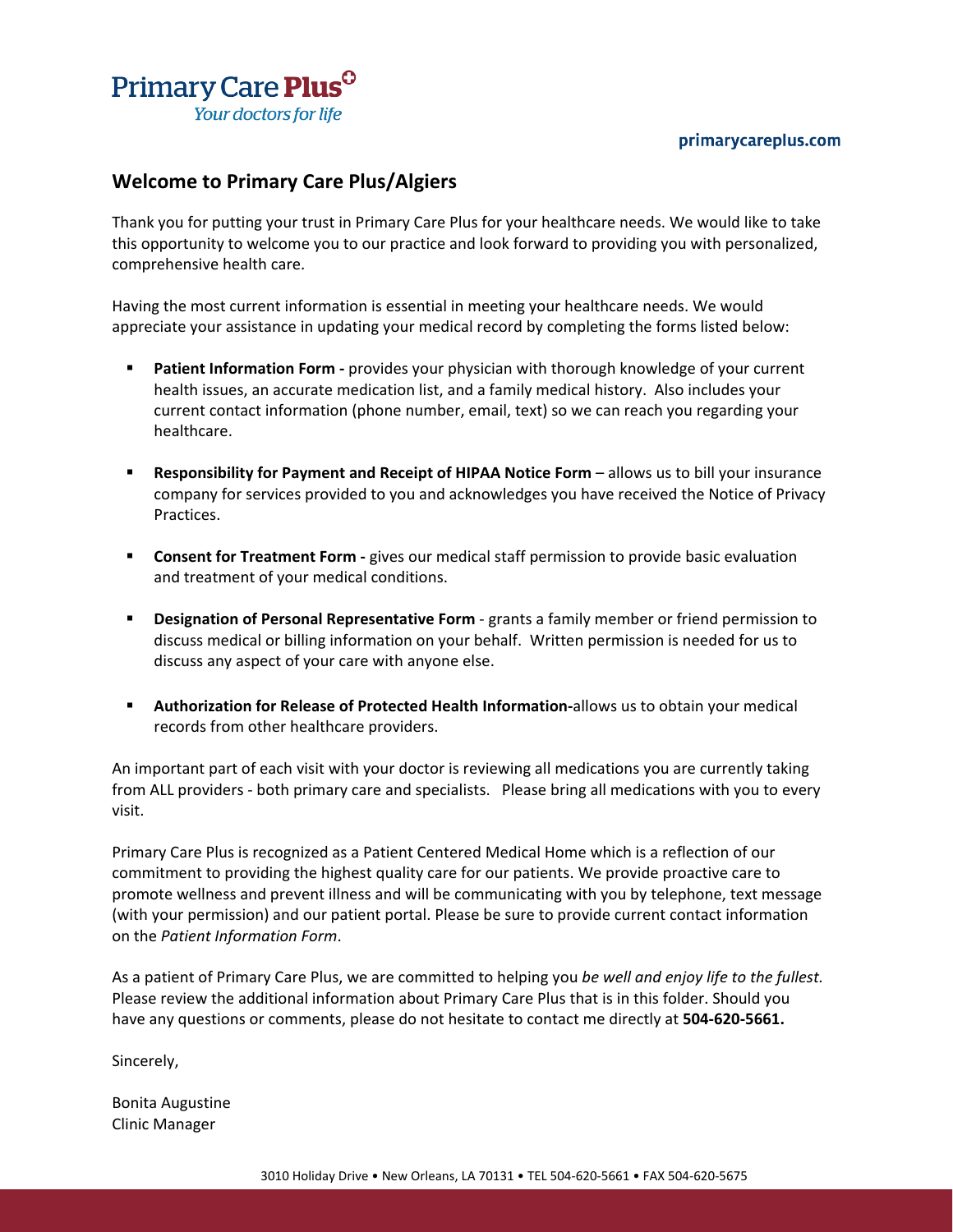# Primary Care Plus<sup>0</sup>

# Your doctors for life

Referred by: \_\_Family \_\_Friend \_\_Internet \_\_TV \_\_Radio \_\_Mail \_\_Social Media dentilled to that TODAY'S DATE:\_

# **Patient Information Form (Please Print)**

|                                       | <b>Primary Care Physician:</b>                                                                                                            |                   |                           | $\Box$ Yes $\Box$ No                   |              |               |                      | Have you been a patient of Primary Care Plus or Stanocola in the past? |           |
|---------------------------------------|-------------------------------------------------------------------------------------------------------------------------------------------|-------------------|---------------------------|----------------------------------------|--------------|---------------|----------------------|------------------------------------------------------------------------|-----------|
|                                       | Last                                                                                                                                      | <b>First</b>      |                           | MI                                     |              | Date of Birth |                      |                                                                        | Age       |
| <b>PATIENT</b><br>Single<br>$\Box$    | <b>Address</b>                                                                                                                            |                   |                           | City                                   |              |               | <b>State</b>         |                                                                        | Zip       |
| □<br>Married                          |                                                                                                                                           |                   |                           | Sex: <b>OMale OFemale</b>              |              |               | Are you retired?     | $\Box$ Yes                                                             | $\Box$ No |
| □<br>Divorced<br>$\Box$<br>Widowed    | <b>Street Address (if different from mailing)</b>                                                                                         |                   |                           |                                        | City         |               |                      | <b>State</b>                                                           | Zip       |
| □<br>Other                            | Phone (Home)                                                                                                                              |                   | <b>Name of Employer</b>   |                                        |              |               |                      | <b>Employer's Phone #</b>                                              |           |
|                                       | <b>Phone (Mobile)</b>                                                                                                                     |                   | <b>Employer's Address</b> |                                        |              |               |                      |                                                                        |           |
|                                       | Preferred Method of Contact? □ Home Phone<br>May we send appointment and treatment reminders via text and voicemail? $\Box$ Yes<br>Email: | $\Box$ Cell Phone |                           |                                        | $\square$ No |               |                      |                                                                        |           |
|                                       | <b>Spouse's Name</b>                                                                                                                      |                   |                           |                                        |              | Date of Birth |                      |                                                                        |           |
|                                       | □American Indian or Alaska Native □Asian □Native Hawaiian or Other Pacific □Black □White □Hispanic □Other □Decline to Answer<br>Race:     |                   |                           |                                        |              |               |                      |                                                                        |           |
| <b>ADDITIONAL</b>                     | Ethnicity: $\Box$ Hispanic<br>$\Box$ Non-Hispanic                                                                                         |                   |                           | What Language do you prefer? □ English |              |               | $\Box$ Spanish       |                                                                        |           |
| <b>INFORMATION</b>                    | Name of your Pharmacy<br><b>Address</b>                                                                                                   |                   |                           |                                        |              |               |                      |                                                                        |           |
|                                       | City<br>State                                                                                                                             |                   | Zip                       |                                        |              |               |                      | Phone#                                                                 |           |
| <b>RESPONSIBLE</b><br><b>PARTY</b>    | Last                                                                                                                                      | <b>First</b>      |                           | MI                                     |              |               | <b>Phone Number:</b> |                                                                        |           |
| □<br>Self<br>Spouse<br>⊔              | <b>Address</b>                                                                                                                            |                   |                           |                                        |              |               |                      |                                                                        |           |
| $\Box$<br>Guardian<br>Other<br>$\Box$ | City                                                                                                                                      |                   |                           |                                        |              | <b>State</b>  |                      |                                                                        | Zip       |
| <b>IN CASE OF</b><br><b>EMERGENCY</b> | Name                                                                                                                                      |                   |                           |                                        |              |               | Relation             |                                                                        |           |
| <b>NOTIFY</b>                         | <b>Address</b>                                                                                                                            |                   |                           |                                        |              |               | Phone#               |                                                                        |           |
|                                       | <b>Primary Insurance</b>                                                                                                                  |                   | <b>Address</b>            |                                        |              |               |                      |                                                                        |           |
| <b>INSURANCE</b>                      | <b>Policy Contract #</b>                                                                                                                  | Group #           | City                      |                                        |              |               |                      | State                                                                  | Zip       |
| <b>INFORMATION</b>                    | Name of Policy Holder                                                                                                                     | Date of Birth     |                           |                                        |              |               |                      |                                                                        |           |
|                                       | <b>Secondary Insurance</b>                                                                                                                |                   | <b>Address</b>            |                                        |              |               |                      |                                                                        |           |
|                                       | <b>Policy Contract #</b>                                                                                                                  | Group #           | City                      |                                        |              |               |                      | State                                                                  | Zip       |
|                                       | Name of Policy Holder                                                                                                                     |                   | Date of Birth             |                                        |              |               |                      |                                                                        |           |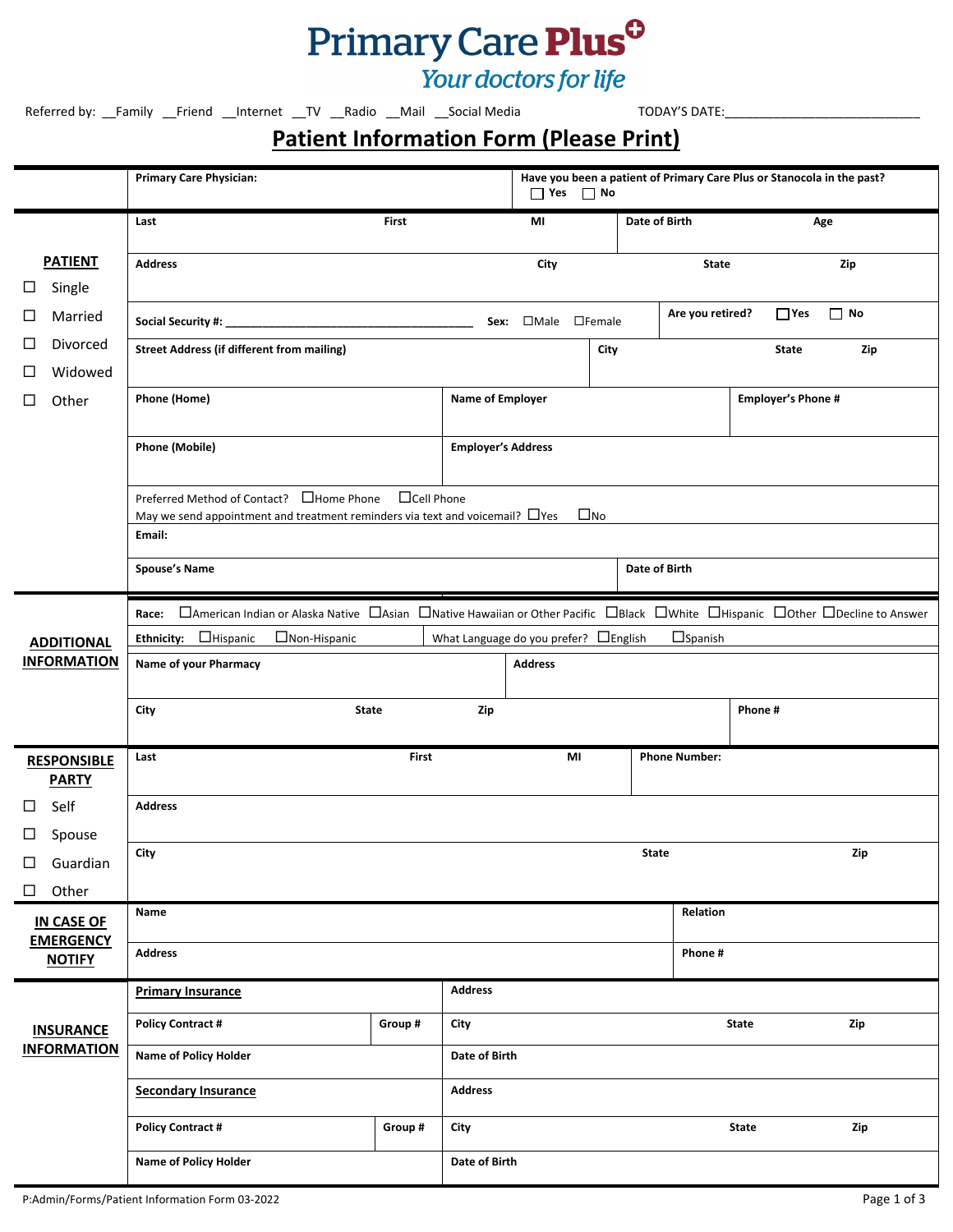

Date:\_\_\_\_\_\_\_\_\_\_\_\_\_\_\_\_\_\_\_\_\_\_\_\_\_\_\_

## **PATIENT INFORMATION FORM**

Patient's Name: \_\_\_\_\_\_\_\_\_\_\_\_\_\_\_\_\_\_\_\_\_\_\_\_\_\_\_\_ Guardian's Name (if under 18):\_\_\_\_\_\_\_\_\_\_\_\_\_\_\_\_\_\_\_\_\_\_\_\_\_\_\_\_\_\_

| <b>ALLERGIES TO MEDICATIONS OF ENVIRONMENTAL</b> |                                            |        |                 |                                                                      |                |                |               |               |                                 |
|--------------------------------------------------|--------------------------------------------|--------|-----------------|----------------------------------------------------------------------|----------------|----------------|---------------|---------------|---------------------------------|
|                                                  | <b>Medication or Other (Environmental)</b> |        |                 |                                                                      |                |                | Reaction      |               |                                 |
|                                                  |                                            |        |                 |                                                                      |                |                |               |               |                                 |
|                                                  |                                            |        |                 |                                                                      |                |                |               |               |                                 |
|                                                  |                                            |        |                 |                                                                      |                |                |               |               |                                 |
| <b>FAMILY HISTORY</b>                            |                                            |        |                 |                                                                      |                |                |               |               |                                 |
|                                                  |                                            |        |                 | (Please check if your family has a history of any of these diseases) |                |                |               |               |                                 |
| <b>Condition</b>                                 | <b>Mother</b>                              | Father | <b>Maternal</b> | Paternal<br>Grandparents Grandparents                                | <b>Brother</b> | <b>Brother</b> | <b>Sister</b> | <b>Sister</b> | <b>Additional</b><br>Sibling(s) |
| Cancer                                           |                                            |        |                 |                                                                      |                |                |               |               |                                 |
| <b>Diabetes</b>                                  |                                            |        |                 |                                                                      |                |                |               |               |                                 |
| <b>Heart Attack</b>                              |                                            |        |                 |                                                                      |                |                |               |               |                                 |
| High Blood Pressure                              |                                            |        |                 |                                                                      |                |                |               |               |                                 |
| High Cholesterol                                 |                                            |        |                 |                                                                      |                |                |               |               |                                 |
| Stroke                                           |                                            |        |                 |                                                                      |                |                |               |               |                                 |
| Other                                            |                                            |        |                 |                                                                      |                |                |               |               |                                 |

If your mother, father, brothers, or sisters are deceased, please list their age at the time of their death and the cause:

| Relationship | Cause of death | Age at death | Relationship | <b>Cause of death</b> | Age at death |
|--------------|----------------|--------------|--------------|-----------------------|--------------|
|              |                |              |              |                       |              |
|              |                |              |              |                       |              |
|              |                |              |              |                       |              |

| YOUR HEALTH HISTORY        |                                              |                          |                             |  |  |  |  |  |  |
|----------------------------|----------------------------------------------|--------------------------|-----------------------------|--|--|--|--|--|--|
|                            | (Check if you have had any of the following) |                          |                             |  |  |  |  |  |  |
| Abnormal Heart Rhythm      | Chronic Pain                                 | Heartburn/GERD           | Obesity                     |  |  |  |  |  |  |
| Allergies (any)            | Chronic Kidney Disease                       | <b>Heart Murmur</b>      | Osteoporosis                |  |  |  |  |  |  |
| Anemia                     | Depression                                   | <b>Hepatitis</b>         | Peripheral Vascular Disease |  |  |  |  |  |  |
| Anxiety/Stress             | <b>Diabetes</b>                              | High Blood Pressure      | Seizures/Epilepsy           |  |  |  |  |  |  |
| Asthma                     | Emphysema/COPD                               | High Cholesterol         | Sleep Apnea                 |  |  |  |  |  |  |
| <b>Arthritis</b>           | Gallbladder Disease                          | HIV/AIDS                 | <b>Stomach Ulcers</b>       |  |  |  |  |  |  |
| <b>Atrial Fibrillation</b> | Gout                                         | Irritable Bowel Syndrome | Stroke                      |  |  |  |  |  |  |
| Colitis or Crohn's Disease | Headaches/Migraines                          | Kidney Failure           | <b>Thyroid Disease</b>      |  |  |  |  |  |  |
| Cancer                     | <b>Heart Attack/Failure</b>                  | Kidney Stones            |                             |  |  |  |  |  |  |

| Check if you have had any of the following preventative health screening exams (month/year) | PREVENTATIVE HEALTH HISTORY |                | <b>OB/GYN HISTORY</b> |                     |             |                                  |
|---------------------------------------------------------------------------------------------|-----------------------------|----------------|-----------------------|---------------------|-------------|----------------------------------|
| <b>Test</b>                                                                                 | <b>Date</b>                 | <b>Results</b> | Physician             | <b>Vaccine Type</b> | <b>Date</b> |                                  |
| Colonoscopy                                                                                 |                             |                |                       | Tetanus (Td)        |             | Number of Pregnancies            |
| <b>Cholesterol Screening</b>                                                                |                             |                |                       | Pneumonia           |             | Number of full term babies       |
| <b>Cardiac Stress Test</b>                                                                  |                             |                |                       | Hepatitis B         |             | Number of premature babies       |
| <b>Bone Density</b>                                                                         |                             |                |                       | Influenza (Flu)     |             | Number of abortions/miscarriages |
| Mammogram                                                                                   |                             |                |                       | <b>Shingles</b>     |             | Number of living children        |
| Breast Exam                                                                                 |                             |                |                       | Other               |             |                                  |

### **ACCIDENTS - TRAUMA:**

Have you ever had a severe accident? **YES NO** Do you have any metal pins/plates in your body? **YES NO If yes, please describe**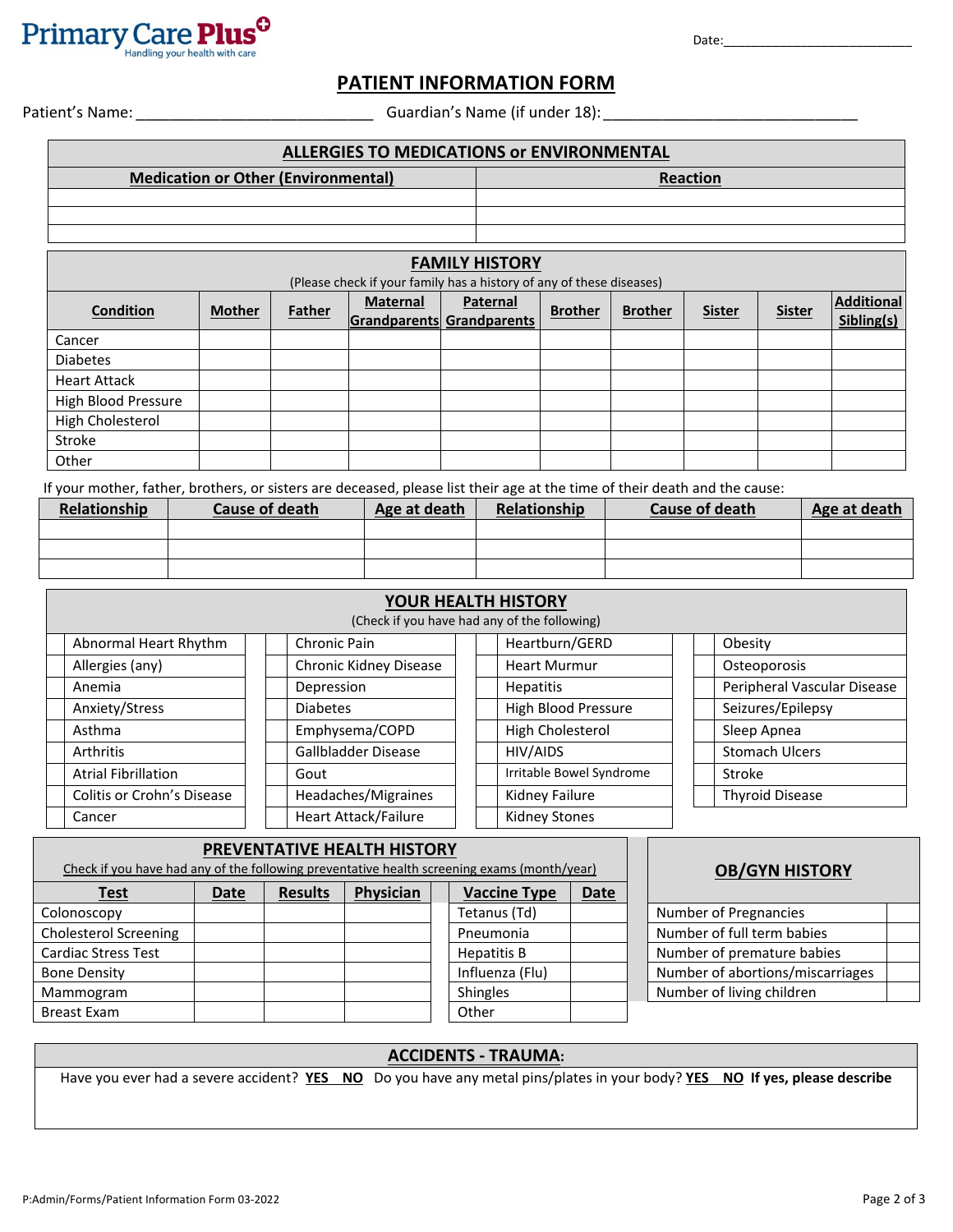| <b>PAST SURGICAL HISTORY</b> |                |      |         |  |  |  |
|------------------------------|----------------|------|---------|--|--|--|
| Date                         | <b>Surgery</b> | Date | Surgery |  |  |  |
|                              |                |      |         |  |  |  |
|                              |                |      |         |  |  |  |
|                              |                |      |         |  |  |  |

Please List Any Additional Medical Information:

## **HEALTH HABITS HISTORY**

\_\_\_\_\_\_\_\_\_\_\_\_\_\_\_\_\_\_\_\_\_\_\_\_\_\_\_\_\_\_\_\_\_\_\_\_\_\_\_\_\_\_\_\_\_\_\_\_\_\_\_\_\_\_\_\_\_\_\_\_\_\_\_\_\_\_\_\_\_\_\_\_\_\_\_\_\_\_\_\_\_\_\_\_\_\_\_\_\_\_

Do you now/have you ever smoked? YES NO (circle one) If yes, how long have/did you smoke? \_\_\_ How many packs per day? Did you quit? YES NO (circle one) If yes, what year did you quit? \_\_\_\_\_\_

How many alcoholic beverages do you drink per week? \_\_\_\_\_\_\_\_ How many days per week do you exercise? \_\_\_\_\_\_\_

In the past 6 months, have you had a regular problem with pain? YES NO Where?

Do you wear glasses/corrective lenses? YES NO Do you wear a hearing aid? YES NO

Do you use any of the following equipment?

| <b>Device</b>      | Yes/No | <b>Device</b> | Yes/No | <b>Device</b>        | Yes/No |
|--------------------|--------|---------------|--------|----------------------|--------|
| Cane               |        | Walker        |        | Bi-pap (sleep apnea) |        |
| Electronic Scooter |        | Wheelchair    |        | C-pap (sleep apnea)  |        |

Do you follow a healthy diet? YES NO (circle one) Please describe what type of diet you follow - well-balanced, low carb, low fat, etc.

#### **LIST** *ALL* **PRESCRIPTION MEDICATIONS, VITAMINS, AND HERBAL SUPPLEMENTS**

| <b>Name</b> | <b>Dose</b> | <b>Frequency</b> | <b>Ordering Provider</b> |
|-------------|-------------|------------------|--------------------------|
|             |             |                  |                          |
|             |             |                  |                          |
|             |             |                  |                          |
|             |             |                  |                          |
|             |             |                  |                          |
|             |             |                  |                          |
|             |             |                  |                          |
|             |             |                  |                          |
|             |             |                  |                          |
|             |             |                  |                          |

| <b>PHYSICIANS LIST</b><br>(Please list any other physicians currently assisting in your care) |           |  |                    |           |  |                           |           |
|-----------------------------------------------------------------------------------------------|-----------|--|--------------------|-----------|--|---------------------------|-----------|
| <b>Specialty</b>                                                                              | Physician |  | <b>Specialty</b>   | Physician |  | <b>Specialty</b>          | Physician |
| Allergy/Immunology                                                                            |           |  | Hematology         |           |  | Pain Management           |           |
| Cardiology                                                                                    |           |  | Nephrology         |           |  | Podiatry                  |           |
| Chiropractor                                                                                  |           |  | Neurology          |           |  | Psychiatry/Mental Health  |           |
| Dental                                                                                        |           |  | OB/GYN             |           |  | <b>Pulmonary Medicine</b> |           |
| Dermatology                                                                                   |           |  | Oncology           |           |  | Rheumatology              |           |
| Endocrinology                                                                                 |           |  | Ophthalmologist    |           |  | Sleep Medicine            |           |
| Gastroenterology                                                                              |           |  | Optometrist        |           |  | Urology                   |           |
| <b>General Surgery</b>                                                                        |           |  | <b>Orthopedics</b> |           |  | <b>Other Specialty</b>    |           |

Do you have an advance directive/living will? **YES NO (circle one)** 

If yes, please supply the office with a copy for your chart. If no, would you like one? **YES NO (circle one)**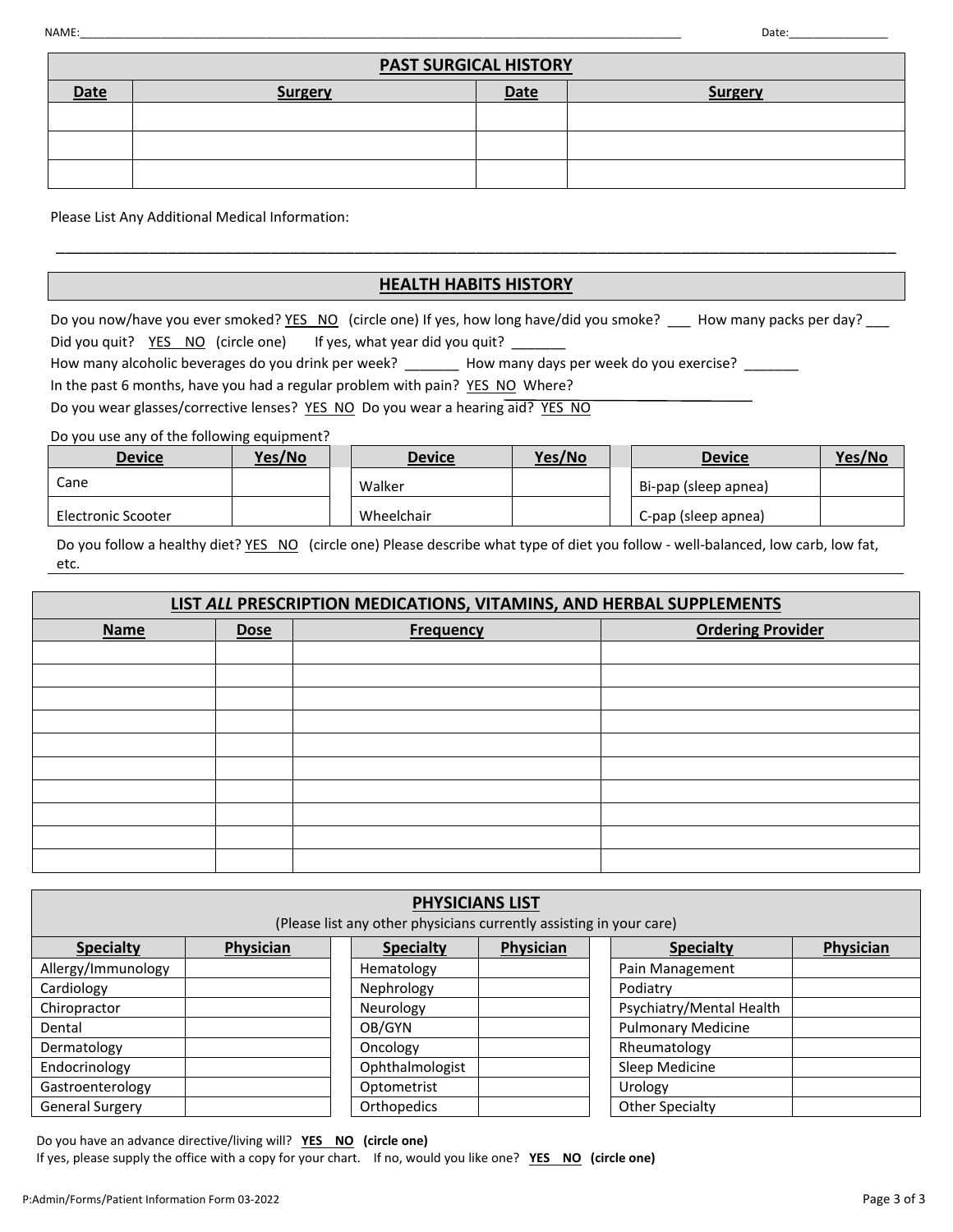# Primary Care Plus<sup>o</sup>

Your doctors for life

# **Responsibility for Payment/Receipt of HIPAA Notice/Patient Communication**

I understand that I am fully responsible for all fees due to Primary Care Plus or any associated medical provider (collectively referred to as the "Clinic") as a result of services I have received and that all fees are due and payable at the time of service unless Clinic agrees to accept assignment of my Medicare, Medicaid or other insurance benefits.

## If I have insurance coverage other than Medicare:

I understand that assigning benefits to the Clinic and the filing of an insurance claim on my behalf is a courtesy to me and this is not absolving me of my responsibility to pay for services if the insurance company fails to pay for these services or if deductibles and/or co-pays are due. I understand that my insurance policy may not cover the full cost of services, or may consider it an uncovered service or medically unnecessary, or I may not have coverage benefits for these services. I therefore agree to be responsible for those charges incurred, as well as for my co-pay and/or any deductible that has not been met.

I further understand that any verification of my insurance benefits by the Clinic is not a guarantee of payment by my insurance company. If my insurance company does not pay for the services I have received, or fails to pay within 60 days of service, I understand that the Clinic will bill me for these services and I agree to pay any amounts due within 10 days of receipt of a bill for these services. In addition, if a claim is filed on my behalf as an unassigned claim, then I will also be responsible for the difference between the amount paid by my insurance company and the actual charge for that service.

## If I am covered under Medicare or a Medicare Advantage health plan :

I understand that I will be responsible for my co-pay and/or any deductible that has not been met either through my Medicare coverage or any supplemental policy that I may also have. In addition, if a claim is filed on my behalf as an unassigned claim, then I will also be responsible for the difference between the amount paid by Medicare and the actual charge for that service.

I further understand that I will be notified in advance by an Advanced Beneficiary Notice of Noncoverage if Medicare likely will not pay for items or services. I will then have the right to make an informed choice whether or not to receive the items or services. If I choose to receive the items or services, I am aware that I will be responsible for paying for such items or services.

I request that payment of authorized Medicare, Medicaid or other insurance benefits be made on my behalf to the Clinic for any services furnished to me subject to any regulations pertaining to their assignment of benefits. I authorize any holder of my medical information to release to the Centers for Medicare & Medicaid Services, Social Security Administration and its agents, intermediaries or carriers, or to any other third-party sources or insurance companies and its agents any information or documentation needed to determine these benefits or the benefits payable for related services. A copy of this authorization may be used in place of an original and this authorization shall remain in force until revoked by me in writing.

I certify that the insurance information given by me is current and accurate to the best of my knowledge and I understand and agree to abide by the terms outlined above.

## **I further acknowledge that a copy of the Clinic's Notice of Privacy Practices has been made available to me.**

\_\_\_\_\_\_\_\_\_\_\_\_\_\_\_\_\_\_\_\_\_\_\_\_\_\_\_\_\_\_\_\_\_\_\_\_\_\_\_ \_\_\_\_\_\_\_\_\_\_\_\_\_\_\_\_\_\_\_\_\_\_\_\_\_\_\_\_\_\_\_\_\_\_\_\_\_\_\_\_

## **I** agree to receive appointment and treatment reminders via text and voicemail:  $\bigcap$  YES  $\bigcup$  NO

\_\_\_\_\_\_\_\_\_\_\_\_\_\_\_\_\_\_\_\_\_\_\_\_\_\_\_\_\_\_\_\_\_\_\_\_\_\_\_\_\_\_\_ \_\_\_\_\_\_\_\_\_\_\_\_\_\_\_\_\_\_\_\_\_\_\_\_\_\_\_\_\_\_\_\_\_\_\_\_\_\_\_\_

Patient Name (Please Print) Date Patient or Responsible Party Signature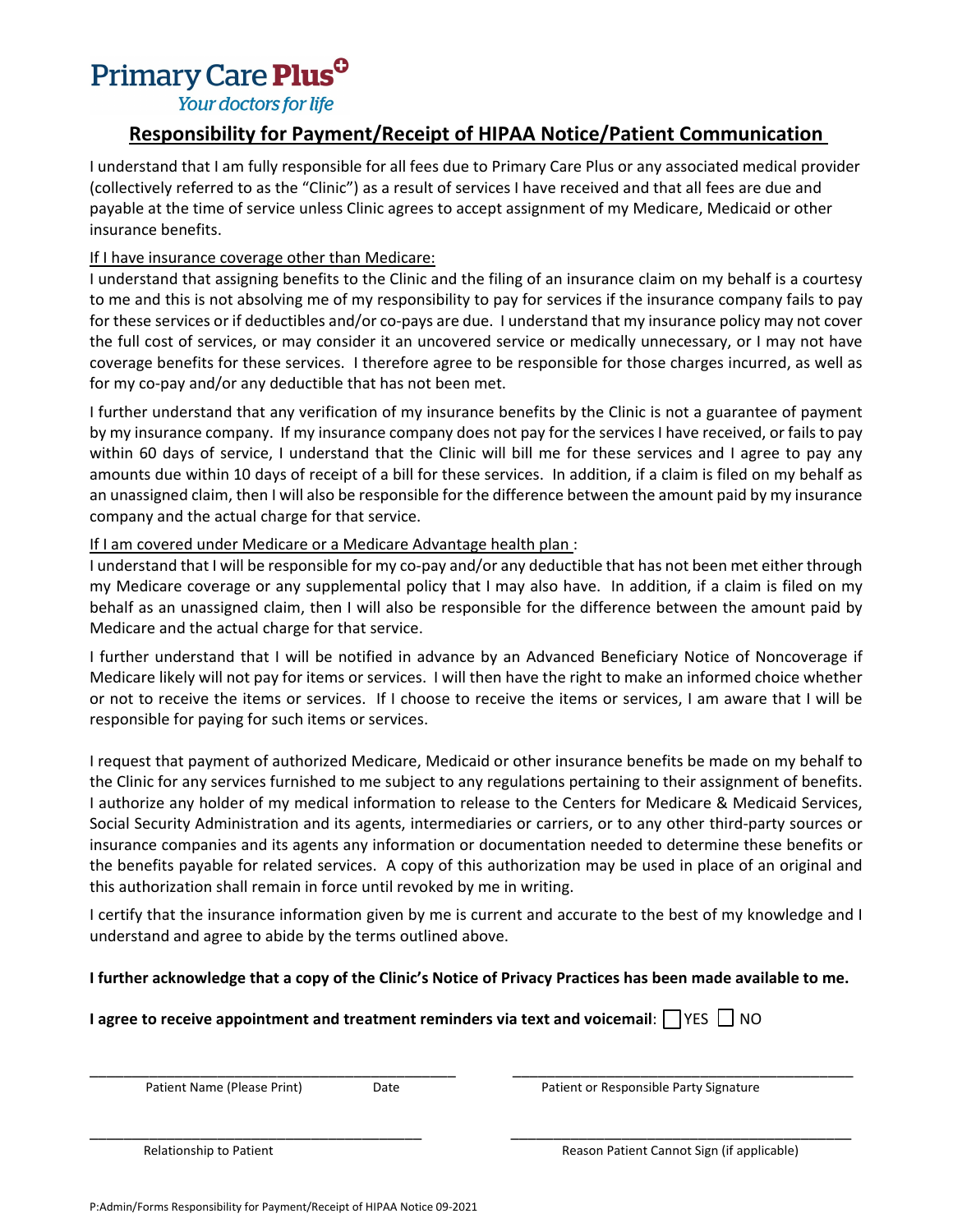

# **Designation of Personal Representative**

As required by the Health Insurance Portability and Accountability Act of 1996 ("HIPAA"), you have a right to nominate one or more persons to act on your behalf with respect to the protection of health information that pertains to you. By completing this form you are informing us of your wish to designate the named person(s) as your "personal representative." You may revoke this designation at any time by signing and dating the revocation section of your copy of this form and returning it to this office.

#### **DESIGNATION SECTION:**

| Date of Birth                                                        | (print name and date of birth)                                                                                     |
|----------------------------------------------------------------------|--------------------------------------------------------------------------------------------------------------------|
|                                                                      | hereby appoint the following person(s) to act as my personal representative(s) with respect to decisions involving |
| the use and/or disclosure of health information that pertains to me. |                                                                                                                    |

**\_\_\_\_\_\_\_\_\_\_\_\_\_\_\_\_\_\_\_\_\_\_\_\_\_\_\_\_\_\_\_\_\_\_\_\_ \_\_\_\_\_\_\_\_\_\_\_\_\_\_\_\_\_\_\_\_\_\_\_\_\_\_\_\_\_\_\_\_\_\_\_**

**\_\_\_\_\_\_\_\_\_\_\_\_\_\_\_\_\_\_\_\_\_\_\_\_\_\_\_\_\_\_\_\_\_\_\_\_ \_\_\_\_\_\_\_\_\_\_\_\_\_\_\_\_\_\_\_\_\_\_\_\_\_\_\_\_\_\_\_\_\_\_\_**

**\_\_\_\_\_\_\_\_\_\_\_\_\_\_\_\_\_\_\_\_\_\_\_\_\_\_\_\_\_\_\_\_\_\_\_\_ \_\_\_\_\_\_\_\_\_\_\_\_\_\_\_\_\_\_\_\_\_\_\_\_\_\_\_\_\_\_\_\_\_\_\_**

**PRINT Name of Personal Representative(s) PRINT Relationship of each to Patient**

The Authority of this person when serving as my "personal representative" is restricted to the following functions:

Description:

 $\Box$  This person is to be afforded all of the privileges that would be afforded to me with respect to my health information.

This person is restricted to the following information about my health care:

|                      | I understand that I may revoke this designation at any time by signing the revocation section of my copy of this form |
|----------------------|-----------------------------------------------------------------------------------------------------------------------|
| and returning it to: | <b>Primary Care Plus</b>                                                                                              |
|                      | 3010 Holiday Drive                                                                                                    |
|                      | New Orleans, LA 70131                                                                                                 |
|                      | Attention: Clinic Manager                                                                                             |

\_\_\_\_\_\_\_\_\_\_\_\_\_\_\_\_\_\_\_\_\_\_\_\_\_\_\_\_\_\_\_\_\_\_\_\_\_\_\_\_\_\_\_\_\_\_\_\_\_\_\_\_\_\_\_\_\_\_\_\_\_\_\_\_\_\_\_\_\_\_\_\_\_\_\_\_\_\_\_\_\_\_\_\_\_\_\_\_\_\_

I further understand that any such revocation does not apply to the extent that persons authorized to use or disclose my health information have already acted in reliance on this designation.

\_\_\_\_\_\_\_\_\_\_\_\_\_\_\_\_\_\_\_\_\_\_\_\_\_\_\_\_\_\_\_\_\_\_\_\_\_\_\_\_\_\_\_\_\_\_\_\_\_\_\_\_\_\_\_\_\_\_\_\_\_\_\_\_\_\_\_\_\_\_\_\_\_\_\_\_\_\_\_\_\_\_\_\_\_\_\_\_\_\_\_\_ Signature **Date REVOCATION SECTION:** I hereby revoke the designation of \_\_\_\_\_\_\_\_\_\_\_\_\_\_\_\_\_\_\_\_\_\_\_\_\_\_\_\_\_\_\_\_\_\_\_\_\_\_\_\_ as my personal representative. \_\_\_\_\_\_\_\_\_\_\_\_\_\_\_\_\_\_\_\_\_\_\_\_\_\_\_\_\_\_\_\_\_\_\_\_\_\_\_\_\_\_\_\_\_\_\_\_\_\_\_\_\_\_\_\_\_\_\_\_\_\_\_\_\_\_\_\_\_\_\_\_\_\_\_\_\_\_\_\_\_\_\_\_\_\_\_\_\_\_\_\_ Patient Signature Date Date of the Second Library and Date Date Date Date Date Date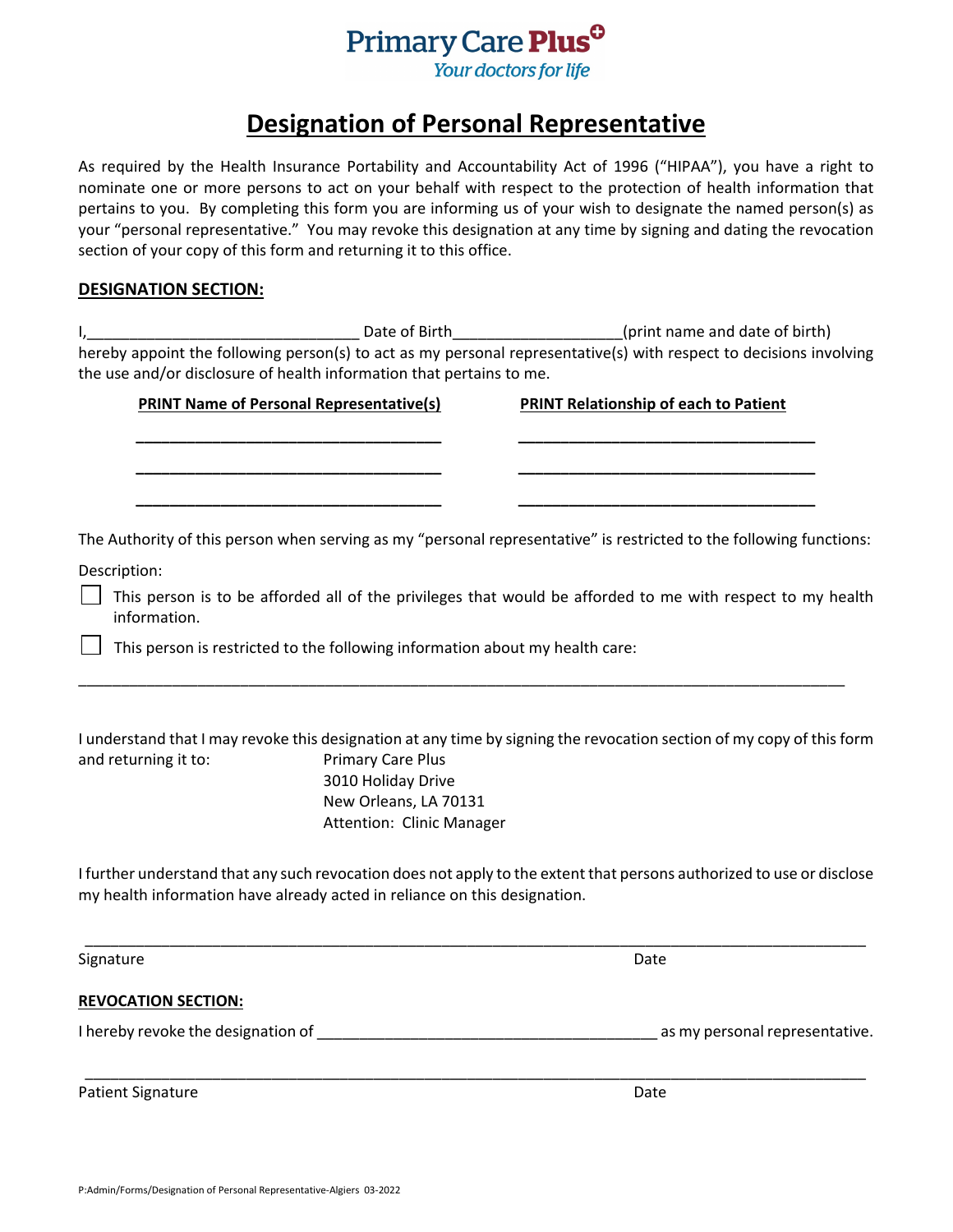

# **Consent for Treatment**

|                  | , am voluntarily seeking healthcare and hereby consent |
|------------------|--------------------------------------------------------|
| (Patient's name) |                                                        |

to medical treatment, procedures, laboratory tests and other health care services. I understand that I have the right to refuse specific treatments or procedures. However, by signing below, I agree in general , to permit laboratory and diagnostic tests, routine medical treatment (for example, medications, injections, drawing blood for tests, counseling, screening tests, health education and other diagnostic procedures), emergency procedures as necessary, and hospital services performed at the request of the attending physician or other physicians assisting in my care.

The consent given shall be valid and binding and the physician(s) can rely on this authorization and accept any consent given by the patient until such time as physician receives written notice that the authorization is revoked.

\_\_\_\_\_\_\_\_\_\_\_\_\_\_\_\_\_\_\_\_\_\_\_\_\_\_\_\_\_\_\_\_\_\_\_\_\_\_\_\_\_ \_\_\_\_\_\_\_\_\_\_\_\_\_\_\_\_\_\_\_\_\_\_\_\_\_\_\_\_\_\_\_

\_\_\_\_\_\_\_\_\_\_\_\_\_\_\_\_\_\_\_\_\_\_\_\_\_\_\_\_\_\_\_\_\_\_\_\_\_\_\_\_\_ \_\_\_\_\_\_\_\_\_\_\_\_\_\_\_\_\_\_\_\_\_\_\_\_\_\_\_\_\_\_\_

Patient Name (please print) Date of Birth

Signature of Patient or Legal Representative **Relationship** Relationship

\_\_\_\_\_\_\_\_\_\_\_\_\_\_\_\_\_\_\_\_\_\_\_\_\_\_\_\_\_\_\_\_\_\_\_\_\_\_\_\_\_

Date